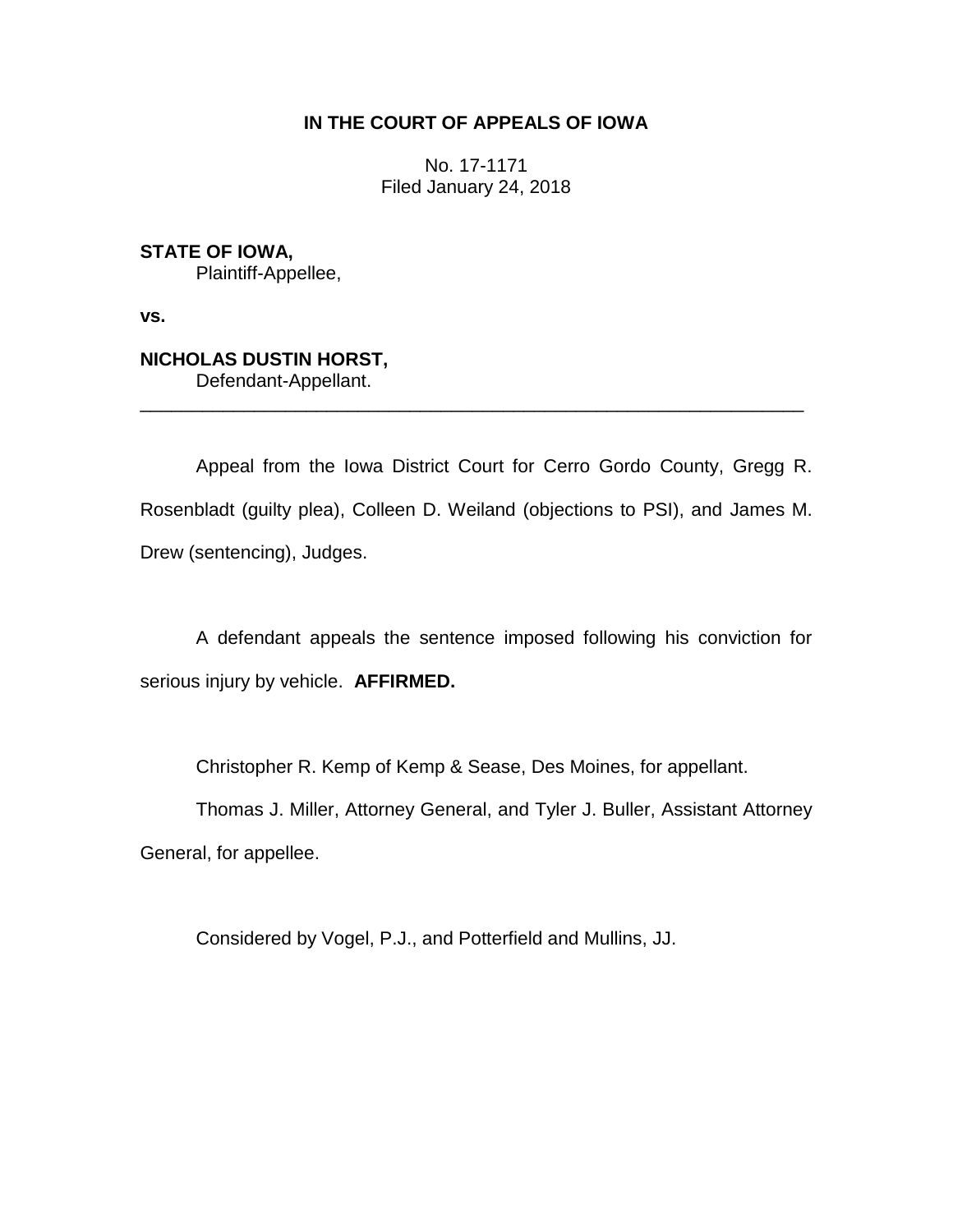## **VOGEL, Presiding Judge.**

Nicholas Horst pled guilty to serious injury by motor vehicle, in violation of Iowa Code section 707.6A(4) (2016). Horst appeals the sentence the court imposed, asserting the court considered unproven facts contained in the presentence investigation report and improperly relied on just the community deterrence factor in determining not to suspend his sentence. Finding no abuse of discretion, we affirm Horst's sentence.

#### **I. Background Facts and Proceedings.**

 $\overline{a}$ 

While texting and driving, Horst struck a bicyclist with his car, causing the bicyclist to suffer a skull fracture. There were allegations in the police reports and minutes that Horst was under the influence of methamphetamine at the time of the incident, but at the time of the guilty plea, Horst denied those allegations, pleading to the reckless-driving alternative to the crime of serious injury by motor vehicle. *See* Iowa Code § 707.6A(1), (2), (4) (defining the class "D" felony as unintentionally causing serious injury to another by operating a motor vehicle if the vehicle is driven in a manner described in subsection (1)—driving while intoxicated—or subsection (2)—driving "in a reckless manner with willful or wanton disregard for the safety of persons or property" or eluding law enforcement).<sup>1</sup>

Judge Rosenbladt accepted the guilty plea and ordered a presentence investigation (PSI) report. At the time set for sentencing, Horst, through counsel,

<sup>&</sup>lt;sup>1</sup> While both alternatives are class "D" felonies, the code provides that the judgment and sentence cannot be suspended or deferred for individuals who cause serious injury by operating a motor vehicle while intoxicated. *See* Iowa Code § 707.6A(7). Because Horst wanted to advocate for a suspended sentence, he was required to confine his guilty plea to the reckless-driving alternative alone.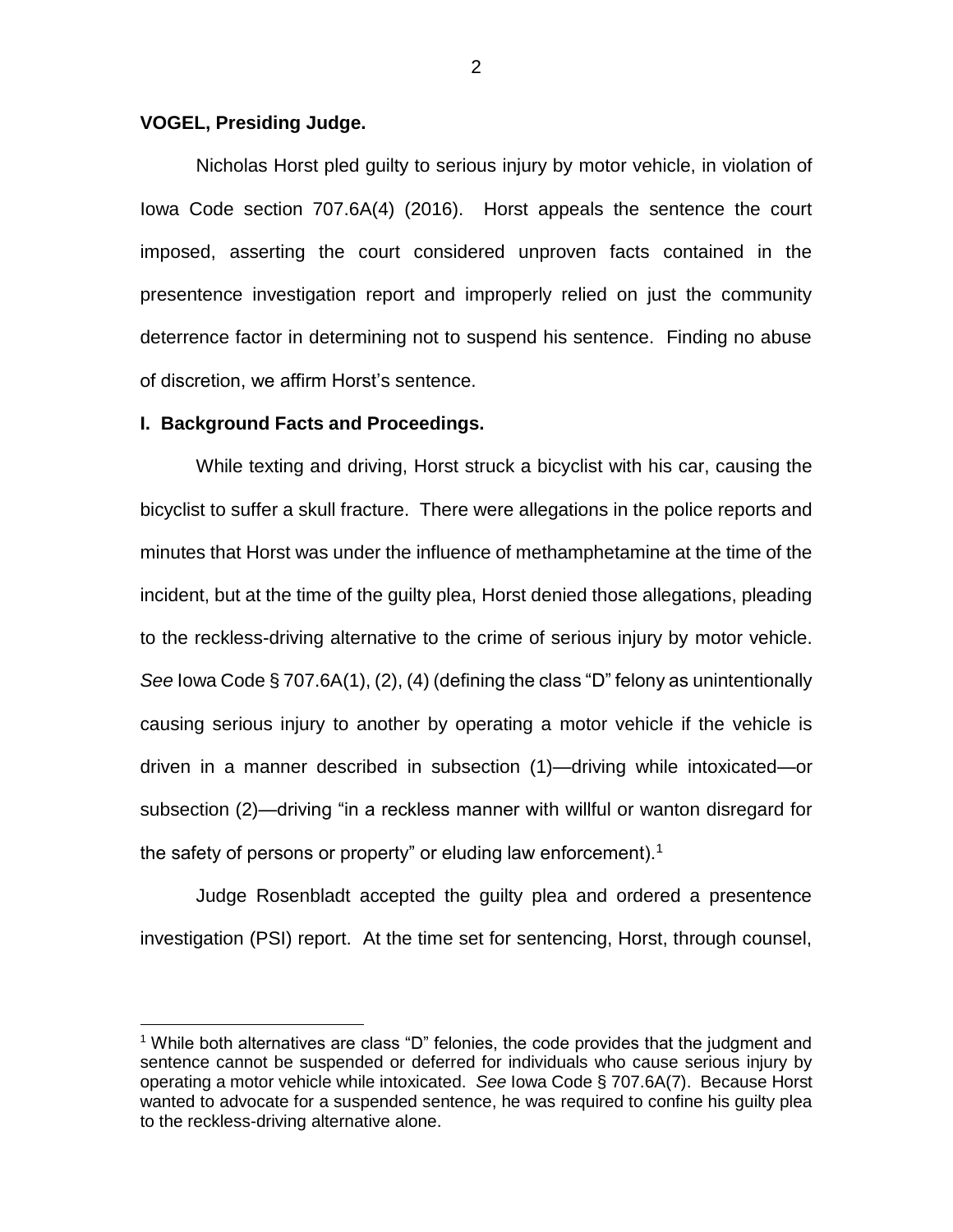objected to Judge Weiland's consideration of the PSI because it contained large portions of the minutes that included the unadmitted allegations of drug use. In response to defense counsel's objections, Judge Weiland continued the sentencing hearing and ordered a revised PSI report prepared. At the second sentencing hearing, defense counsel again objected to information contained in the newly filed PSI addendum that included improper information. Judge Drew agreed defense counsel's objections were "well placed" and agreed it would "not consider those matters." After hearing the sentencing recommendations from the State—a five-year prison term—and defense counsel—a suspended sentence with probation—and affording Horst his right to allocution, Judge Drew imposed a five-year term of imprisonment and suspended the fine.

Horst appeals.

### **II. Scope and Standard of Review.**

Our review of a sentence imposed in a criminal case is for the correction of errors at law. *State v. Formaro*, 638 N.W.2d 720, 724 (Iowa 2002). "[T]he decision of the district court to impose a particular sentence within the statutory limits is cloaked with a strong presumption in its favor, and will only be overturned for an abuse of discretion or the consideration of inappropriate matters." *Id*.

#### **III. Sentencing.**

Horst asserts his sentence should be vacated and this case remanded for resentencing because the court abused its discretion by considering the parts of the PSI that contained unadmitted allegations and by focusing solely on community deterrence in imposing, rather than suspending, the prison term.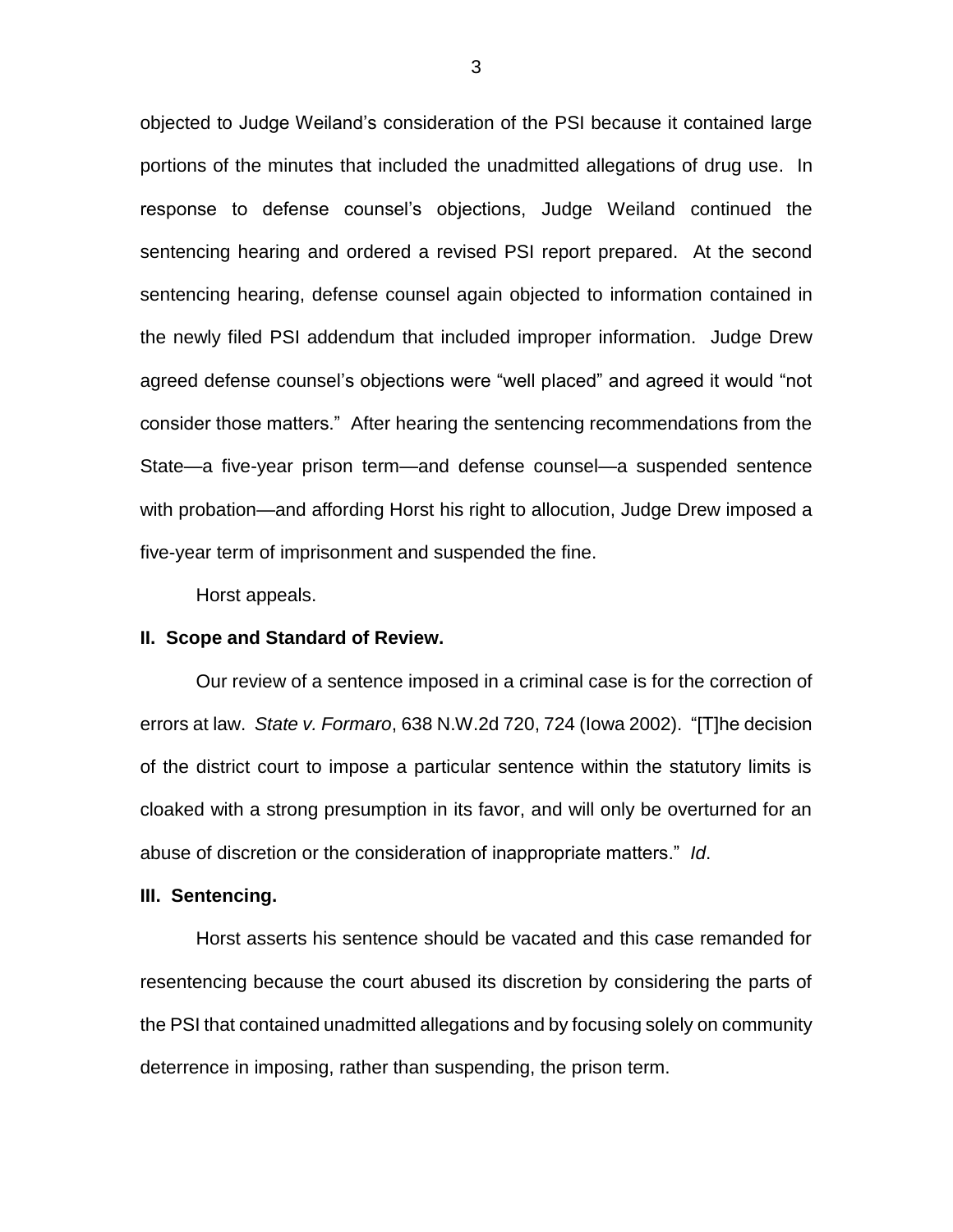**A. PSI.** We agree with Horst that "[w]here portions of the minutes are not necessary to establish a factual basis for a plea, they are deemed denied by the defendant and are otherwise unproved and a sentencing court cannot consider or rely on them." *State v. Gonzalez*, 582 N.W.2d 515, 517 (Iowa 1998). The unadmitted-to portions of the minutes that were included in the PSI should not be considered when sentence is imposed.

The district court here specifically disavowed on multiple occasions the consideration of the allegation of intoxication when it announced its sentencing decision. *See State v. Matheson*, 684 N.W.2d 243, 245 (Iowa 2004) (advising district courts to "make it clear the offending evidence was not a consideration" when improper evidence is introduced at sentencing). Horst claims the disavowal was not enough, citing the supreme court's decision in *State v. Lovell*, 857 N.W.2d 241, 243 (Iowa 2014). However, unlike the district court in *Lovell*, the district court here never mistakenly indicated it considered the intoxication evidence. *See* 857 N.W.2d at 243 (noting the district court "attempted to disclaim the reference to the impermissible sentencing factor" after first referencing the improper factor and the supreme court would not speculate about the weight the court gave, if any, to the improper factor). Horst quotes from the sentencing transcript in an attempt to prove the court considered the intoxication evidence, but the portion of the transcript he cites is a statement from defense counsel, not the district court. We conclude the district court properly and effectively disavowed its consideration of the intoxication evidence in the PSI, and we reject Horst's appellate challenge to his sentence on this ground.

4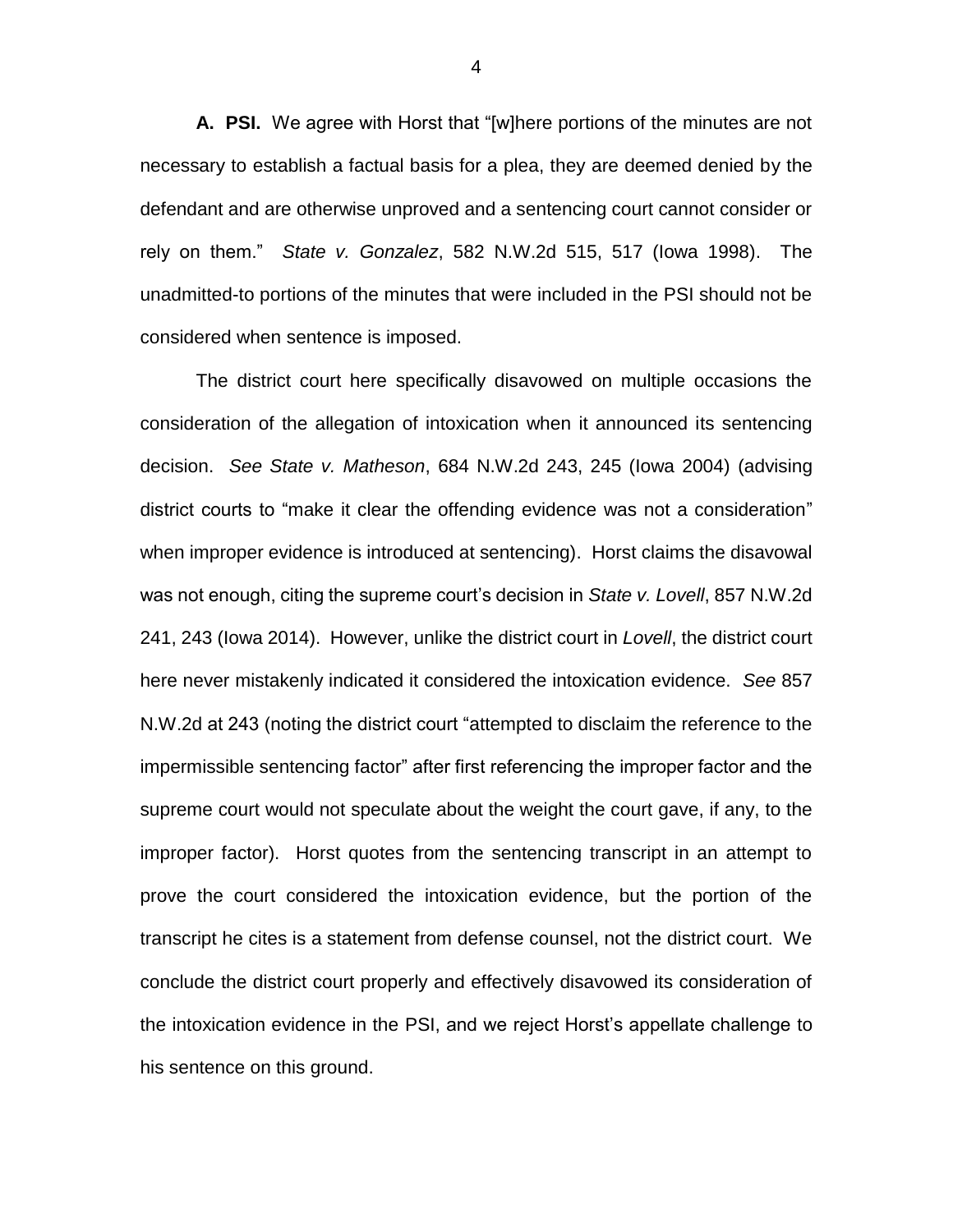**B. Deterrence.** Horst also asserts the district court improperly placed too much weight on one sentencing factor—community deterrence—over the other factors the court is to consider when determining what sentence to impose. The sentencing court is to "weigh and consider all pertinent matters" when crafting a sentence, and "no single factor alone is determinative." *State v. Cooley*, 587 N.W.2d 752, 755 (Iowa 1998) (citation omitted).

In pronouncing sentencing, the district court stated:

When the court sentences someone, by statute we are to consider three objectives. One is your rehabilitation obviously; the second is protection of the community; the third is deterrence, to keep other people from committing similar crimes. The statutory factors that we are to consider, and I have considered, are things such as your age, your prior record, your employment circumstances, your family circumstances, the nature of the offense, your attitude, and the presentence investigation report; and I have considered those matters, with the exception of the—we'll call them suggestions—that you were under the influence at the time the accident occurred.

This is a really difficult case for the court because clearly you did not intend to hurt anybody, but that isn't all there is to the story. We have a problem in this country and it's no secret that texting while driving, whether that's sending or receiving text messages, is causing a lot of accidents; and my concern is that a sentence of probation in this case really doesn't measure up to the ultimate consequences of your wrongful behavior, which were very serious obviously, and in the arena of the criminal justice system consequences are a big part of how we have to look at a case, whether those consequences are intended or not, as in this case. And so from a deterren[ce] standpoint I'm not—I'm not very comfortable with the idea of probation because I think it sends the wrong message to the community about this type of crime.

Secondly, I recognize your mental health and substance abuse issues and, again, not considering that they played a part in the accident. I'm looking at this from can you be successful on probation, from this standpoint. And I applaud you for going to treatment, but hopefully you can understand that the court's a little bit skeptical when that happens shortly before sentencing. Prior to that you had been making attempts to deal with your substance abuse issues and bailed out on them, so to speak. You really hadn't been very successful in that respect. So I have concerns about